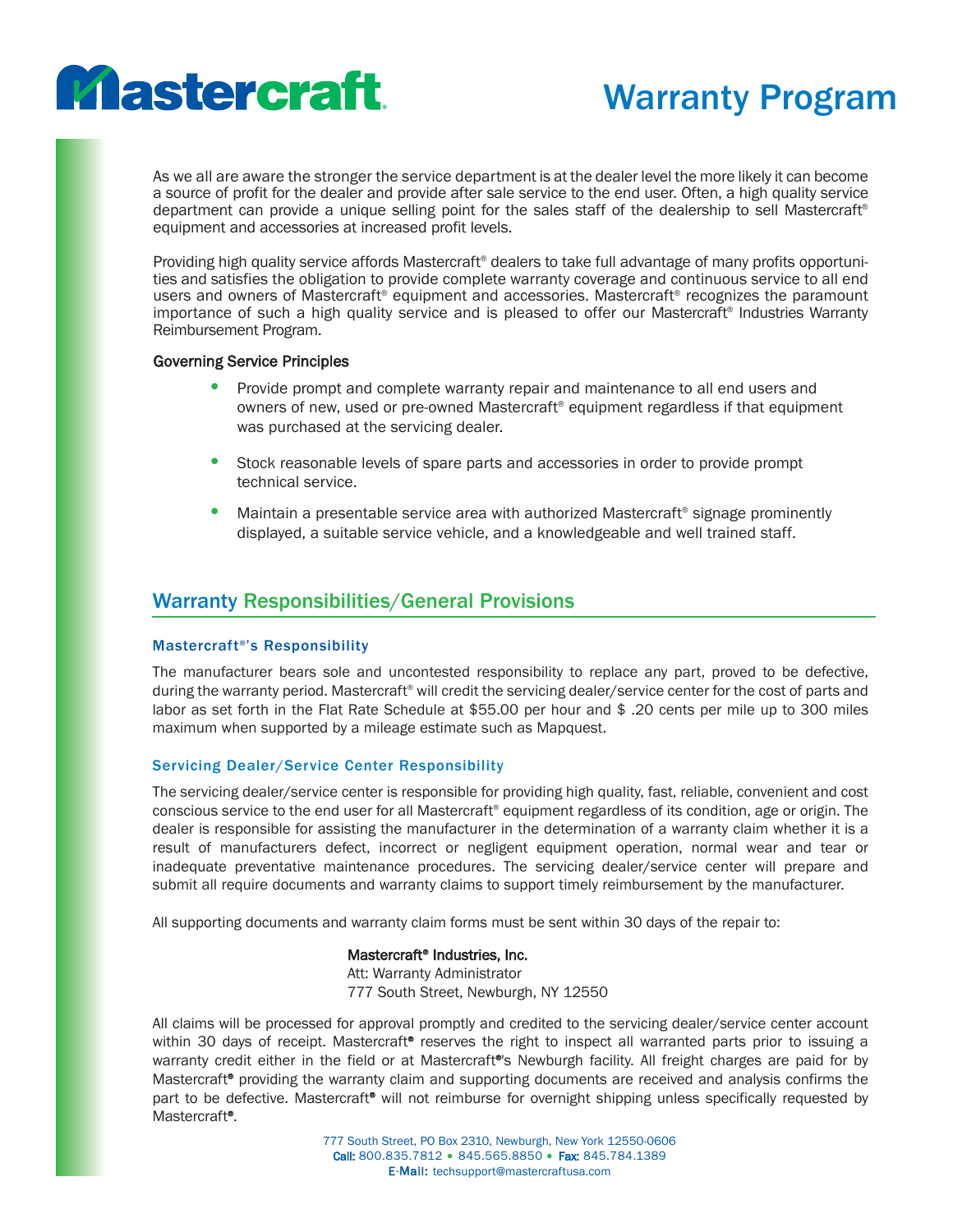

#### End User's Responsibility

All repairs and parts not covered under warranty are the responsibility of the end user and are between the end user and the servicing dealer/service center.

#### Warranty Administration

All servicing dealers/service centers must call and obtain a Warranty Claim Number before beginning any repairs and advise the Mastercraft® Warranty Administration of all warranty claims in progress and the status of such claims.

#### Warranty Administration Contact Information

Telephone: 800.835.7812 / 845.565.8850 · Fax: 845.784.1389 · email: warranty@mastercraftusa.com

### Warranty Labor / Service / Procedure

#### Labor Rate

Mastercraft<sup>®</sup> will reimburse all approved warranty labor at the rate of \$55.00 per hour per the Flat Rate Schedule unless otherwise noted by the Warranty Administrator in writing.

#### Service Parts

Mastercraft<sup>®</sup> will reimburse the servicing dealer/service center for approved warranty service parts and accessory cost. All service parts must be purchased from Mastercraft<sup>®</sup> and will be reimbursed at the dealers cost. OEM parts cost will not be reimbursed without prior written approval.

#### Service Travel Time

Mastercraft<sup>®</sup> will reimburse the servicing dealer /service center for approved travel time not to exceed 300 miles round trip at the rate of \$ .20 cents per mile when supported by mileage estimates such as Mapquest. Mastercraft<sup>®</sup> will not reimburse travel time for any single or dual motor upright vacuums.

It is the responsibility of the servicing dealer/service center to inform Mastercraft<sup>®</sup> of its published marketing/service area and its current shop labor rate for Mastercraft<sup>®</sup>s records to be used by Mastercraft<sup>®</sup> when referring that provider to end users.

#### Warranty Commencement

The warranty coverage begins the day the equipment is delivered to the end user. In the unlikely event the equipment is delivered from dealer stock that is older than six months the dealer will be responsible for the warranty period beyond that time.

Proper documentation will be satisfied by reconciling Mastercraft<sup>®</sup>s original shipping date and the dealers verified selling date. Strict records of dates and serial numbers is recommended.

Any equipment rented or leased must be documented with Warranty Administration at the time of initial rental or lease. In these scenarios the dealer is the end user.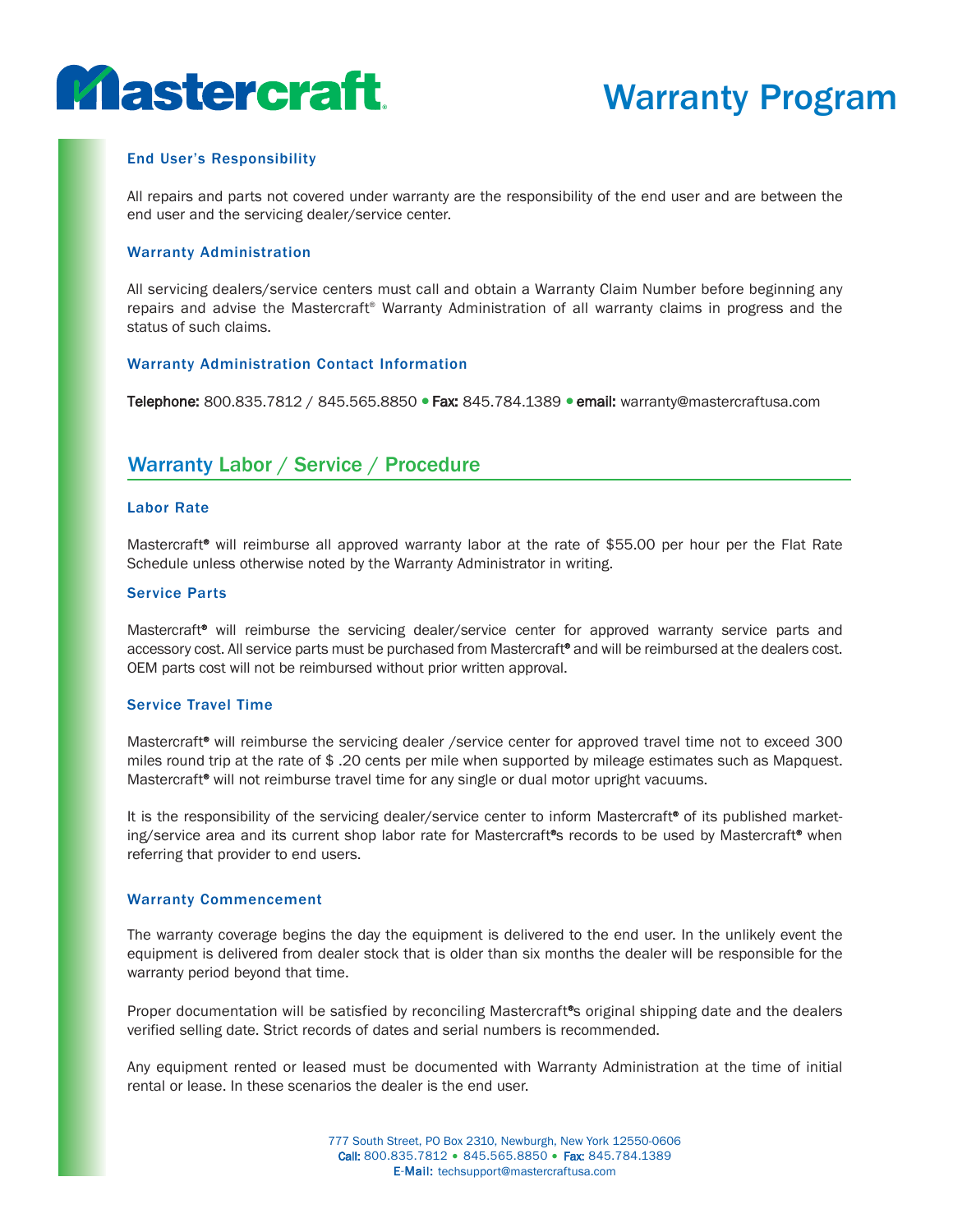

#### Warranty Claim Procedure

All warranty claims must be submitted on the Mastercraft<sup>®</sup> supplied Warranty Claim Form. No warranty is approved without a completed form and all supporting documents unless otherwise noted in writing to the dealer by the Mastercraft<sup>®</sup> Warranty Administrator. All Warranty Claim Numbers MUST be received from the Warranty Administrator prior to doing any repair work.

- Fill out the warranty claim form completely, avoid unnecessary delays to insure prompt credit is issued to the servicing dealer/service center.
- Mail, fax or email to Mastercraft<sup>®</sup> Warranty Administrator, 777 South Street Newburgh, NY 12550 or warranty@mastercraftusa.com or 845-784-1389.
- All claims will be entered within 2 business days after receipt. If additional information is required Mastercraft® will contact the servicing dealer/service center.
- Mastercraft<sup>®</sup> does not accept claims from non-authorized service centers or other outside trade contractors. All additional warranty expenses must be submitted on the claim form that corresponds to that specific serial number accompanied by all other supporting documents.
- ALL CLAIMS WILL BE PROCESSED AND CREDITED TO THE SERVICING DEALER/SERVICE CENTERS ACCOUNT WITHIN 30 DAYS OF RECEIVING THE CLAIM AND SUPPORTING DOCUMENTATION.

### Warranty Provisions / Cards / Details

#### Items Not Covered Under Warranty

- Normal wear and service items such as brushes, filters, plugs, bulbs, switches, brooms, wheels/tires, casters, fuses, belts, hoses, fluids and lubricants unless rendered useless as a result of failure or defect of a part or parts which are covered under warranty.
- Any parts not purchased directly from Mastercraft® unless otherwise authorized in writing to do so by the Warranty Administrator.
- Cleaning and refinishing for cosmetic purposes.
- Unauthorized machine modifications.
- Phone or internet diagnostics.
- Routine inspection and adjustments. Improper PDI (pre-delivery inspection) resulting in malfunction or inoperable conditions.
- Machine downtime.
- Deliberate abuse with the intent to render the equipment inoperable. Product/warranty registration card must be completed and on file.

#### Product Warranty Registration Card

Mastercraft<sup>®</sup> requires that each machine is registered prior to processing any warranty claim for warranty reimbursement credit. Warranty registration for all dealers sold equipment must be completed within 30 days of delivery to the end user. Warranty registration can be completed and mailed through the USPS or faxed to us at 845.784.1389. This policy applies to all machines covered under our limited warranty. Product warranty registration for each dealer sold machine is mandatory and failure to do so may resultin the loss of warranty claim credit and privileges for the specific machine warranty work performed.